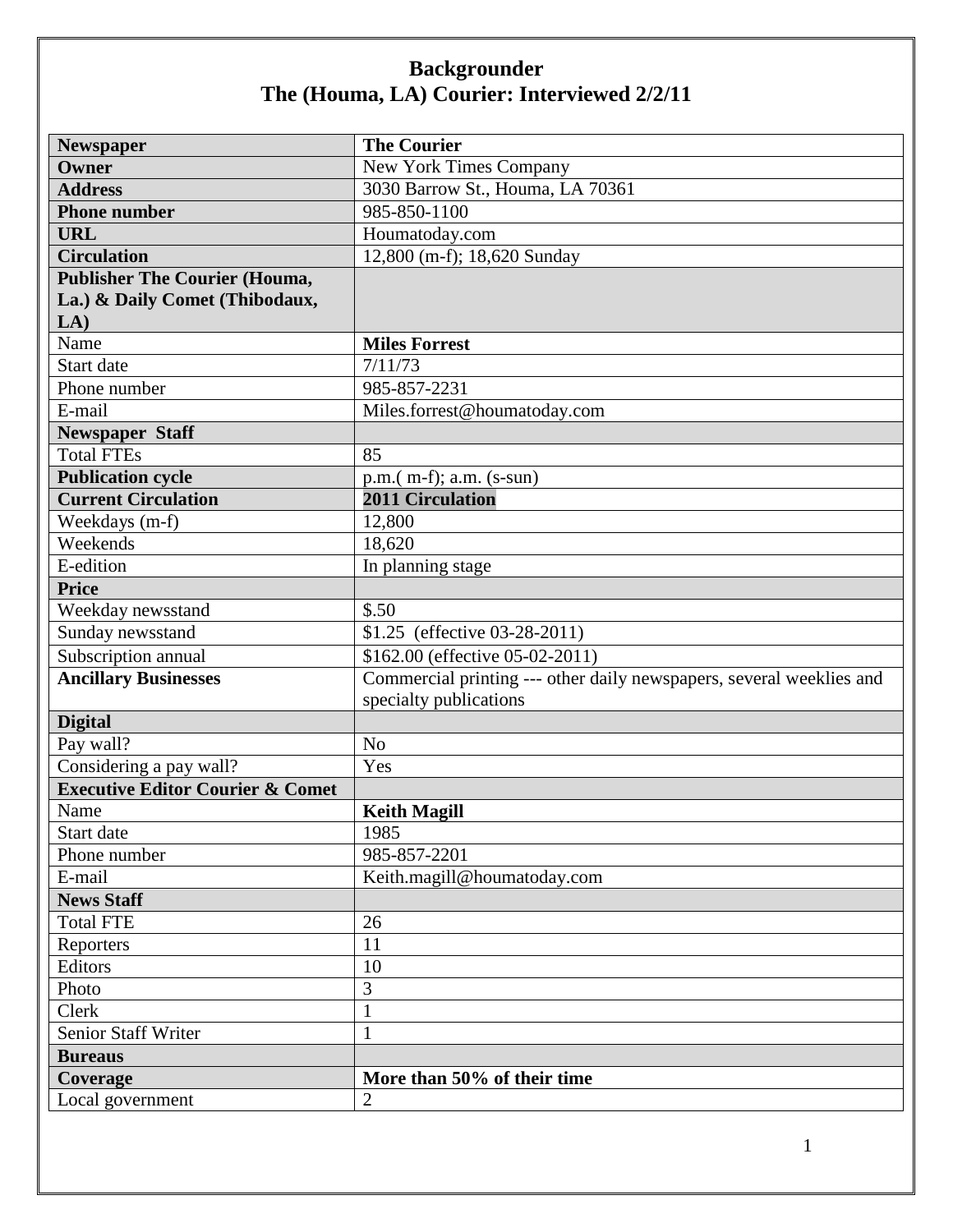| Courts                                  | Yes                           |
|-----------------------------------------|-------------------------------|
| Public safety                           | $\overline{2}$                |
| County government                       | Yes                           |
| <b>School Board</b>                     | 1                             |
| <b>Business</b>                         | $\mathbf{1}$                  |
| <b>Sports</b>                           | 3                             |
| Entertainment & arts                    | 1                             |
| Environment                             | $\overline{.5}$               |
| Health care                             | $\overline{.5}$               |
| <b>Online Content Producer</b>          |                               |
| Name                                    | <b>Ross Lapeyrouse</b>        |
| Start date                              | 2007                          |
| Phone                                   | 985-850-1112                  |
| E-Mail                                  | Ross.laperouse@houmatoday.com |
| <b>Website start date</b>               | 1997                          |
| <b>Digital News Staff</b>               |                               |
| <b>Size</b>                             | $\overline{2}$                |
| <b>Reporting/Photo staff</b>            |                               |
| Does reporting staff feed materials for | Yes                           |
| digital media                           |                               |
| <b>Capabilities</b>                     |                               |
| Web platform software?                  | Saxotech                      |
| Content management system:              | Saxotech                      |
| software?                               |                               |
| Does your organization                  | Yes at corporate              |
| write code?                             |                               |
| Number of coders?                       | N/A                           |
| Zero? How out-sourced?                  | Corporate                     |
| Out-sourced, off the shelf or with      | <b>Both</b>                   |
| vendors?                                |                               |
| Proprietary or open-source code?        | <b>Both</b>                   |
| <b>Flexibility &amp; response time</b>  |                               |
| Can you change web platform -           | N <sub>o</sub>                |
| coding, architecture, software -- at    |                               |
| least once a month? Do you?             |                               |
| Can you add new functionality           | Yes                           |
| promptly as it becomes available?       |                               |
| <b>Digital Tools</b>                    |                               |
| Crowd sourcing?                         | Yes                           |
| Data visualization?                     | Yes                           |
| Investigative reporting?                | Yes                           |
| Documentary video?                      | Yes                           |
| <b>Social Media</b>                     |                               |
| What is the overall organizational      | Significant                   |
| commitment to collecting, creating,     |                               |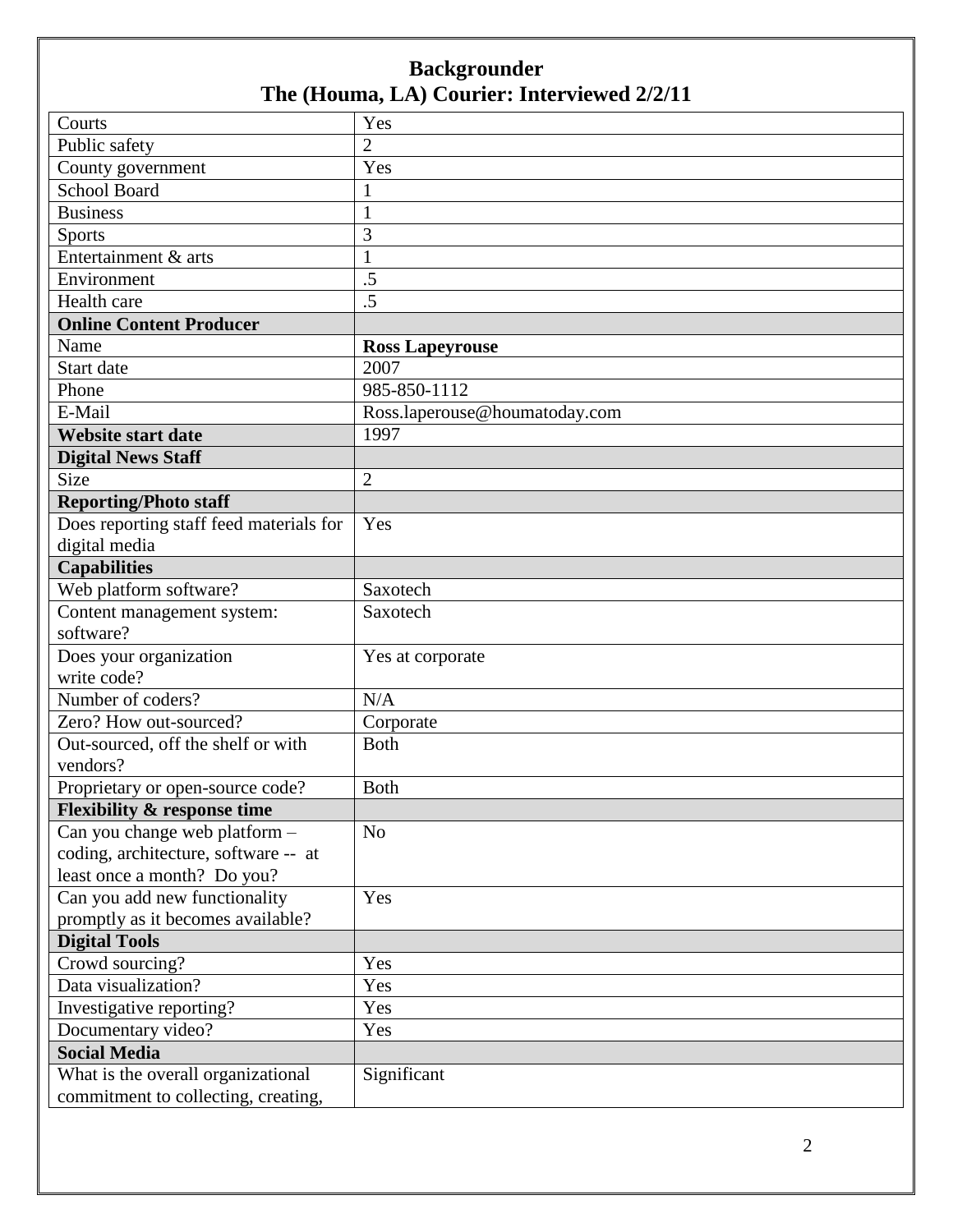| shaping and delivering all your         |                                                                          |
|-----------------------------------------|--------------------------------------------------------------------------|
| news/information products through       |                                                                          |
| these digital channels?                 |                                                                          |
| To what extent is your newspaper        | FaceBook (6,000 Fans)                                                    |
| connected to people through social      | Twitter                                                                  |
| media?                                  | YouTube                                                                  |
| <b>Advertising</b>                      |                                                                          |
| Is your advertising staff is able to    | Yes                                                                      |
| provide competitive digital services to |                                                                          |
| merchants?                              |                                                                          |
| Do you use "real time" ads?             | Yes                                                                      |
| Does your advertising department sell   |                                                                          |
| "digital services", such as helping     |                                                                          |
| merchants with website production?      |                                                                          |
| Does your ad department sell            | Yes                                                                      |
| electronic coupons or other modern      |                                                                          |
| digital products?                       |                                                                          |
| <b>Assessment</b>                       |                                                                          |
| How do you assess your digital          |                                                                          |
| news/information products?              |                                                                          |
| Page-views?                             | 4.5 to 5.5 M/Month                                                       |
| Monthly uniques?                        | 550 K/Month                                                              |
| Revenue?                                | Yes                                                                      |
| What other metrics do you use?          | Time spent on site; page-views per visit (depth of visit); profitability |
| Do you assess news content?             |                                                                          |
| Number of sources?                      | Yes                                                                      |
| Writing or visual journalism impact?    | Yes                                                                      |
| <b>Editing</b>                          |                                                                          |
| Are there different procedures (layers  | Yes                                                                      |
| of editing) for web vs. print products? |                                                                          |
| Do you use AP Style in your digital     | Yes                                                                      |
| products?                               |                                                                          |
| <b>Revenue</b>                          |                                                                          |
| Do you charge for any digital news      | No                                                                       |
| products?                               |                                                                          |
| <b>Digital Delivery Systems</b>         |                                                                          |
| What delivery systems do you            |                                                                          |
| employ?                                 |                                                                          |
| Smart Phone - apps                      |                                                                          |
| -- iPhone                               | Yes                                                                      |
| -- Android                              |                                                                          |
| -- Blackberry                           | Yes                                                                      |
| -- Palm                                 |                                                                          |
| -- Other?                               |                                                                          |
| <b>Tablets</b>                          |                                                                          |